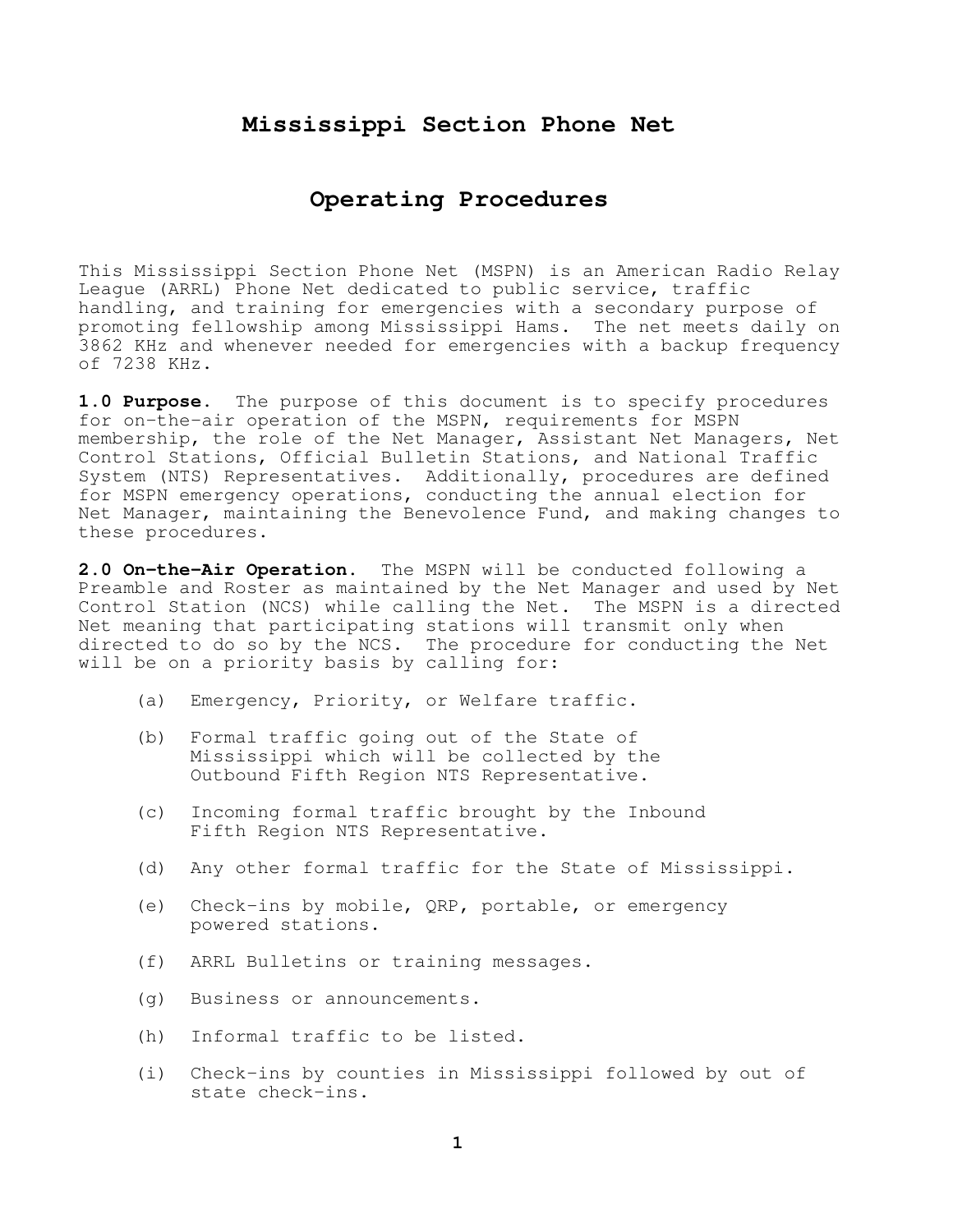**3.0 Net Membership.** Any licensed radio amateur, who has operating privileges for the frequencies used by the MSPN, may become a net member by requesting that the Net Manager add his/her call to the roster. The prospective member further agrees to check-in to the MSPN regularly and to abide by the provisions of these Operating Procedures. A request to be added to the roster may be made directly to the Net manager over-the-air or via mail or through a Net Control station. Any member can be removed from the roster at the discretion of the Net Manager when said member no longer regularly checks into the Net or does not abide by the provisions of these Operating Procedures.

**4.0 Net Manager.** The Net Manager shall have direct responsibility for MSPN on-the-air operation and administration. In this role, the Net Manager shall:

- (a) Maintain operation of the MSPN in accordance with Federal Communications Commissions Regulations, the provisions of the Operating Procedures, and in the spirit of good operating practices.
- (b) Ensure that a Net Control Station is scheduled for each session of the MSPN and designate a backup NCS in the event that the regular NCS is unable to call the net.
- (c) Coordinate with the ARRL Section Manager and the Section Traffic Manager to ensure that an Inbound and Outbound Fifth Region Representative is present for each MSPN session.
- (d) Coordinate with the ARRL Section Manager and the Section Bulletin Manager to ensure that an Official Bulletin Station brings ARRL Bulletins to the MSPN and to provide other timely information, as appropriate.
- (e) Determine the time the MSPN will meet subject to propagation conditions and guidance provided by net members.
- (f) Submit a report to the ARRL Section Manager and the Section Traffic Manager at the conclusion of each month providing the following information: number of MSPN sessions held, total check-ins, formal traffic count, and comments on net activities, as appropriate.
- (g) Publish an updated Preamble and Net Roster on a regular basis.
- (h) Maintain records of MSPN funds and activities and prepare, or direct preparation of, correspondence or other documentation as needed to ensure proper function of the Net.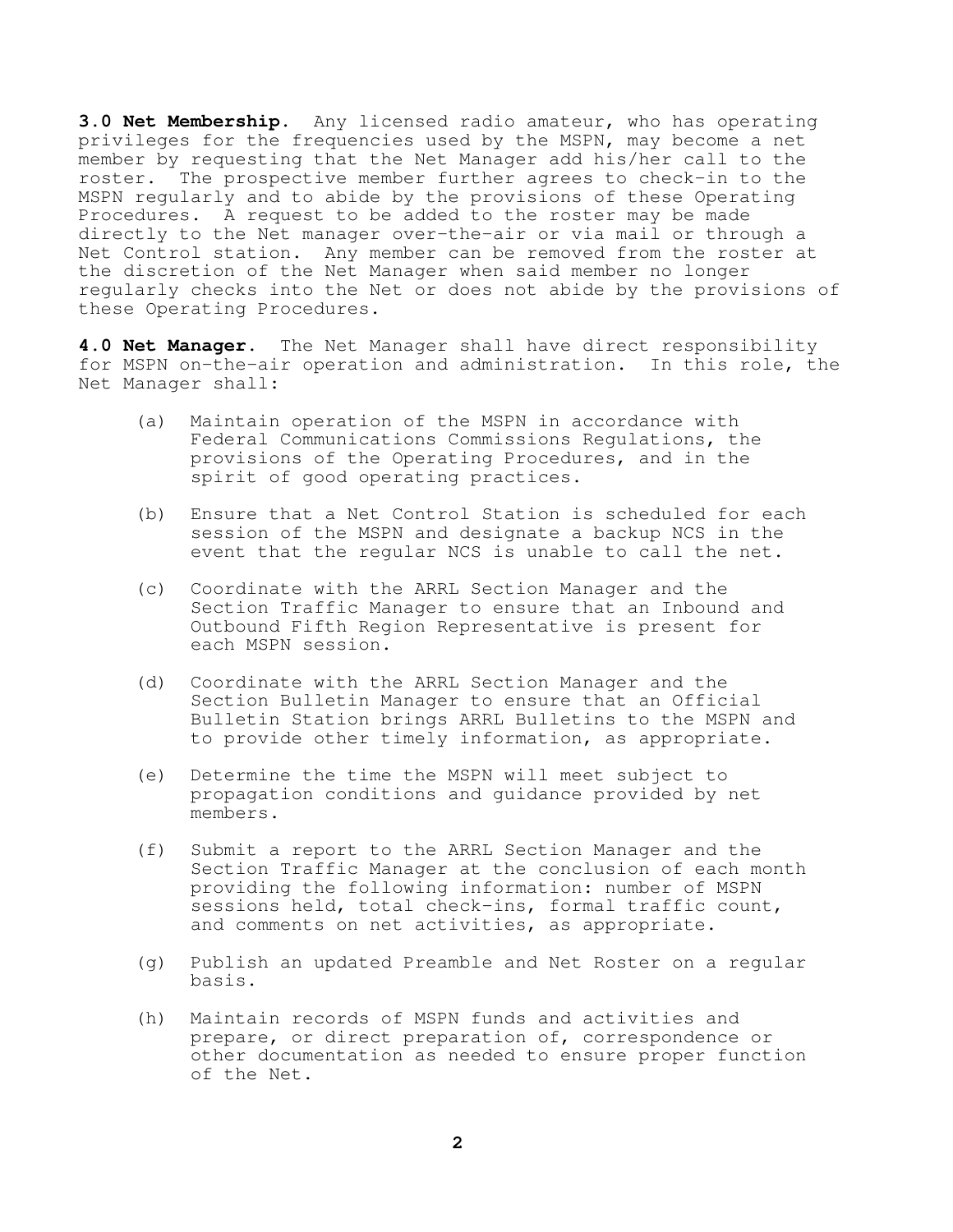**5.0 Election of Net Manager.** The Net Manager shall be elected using the following procedure:

- (a) The election will be conducted during the month of March. The elected Net Manager will assume office on the first day of April of each calendar year and serve for a term of one year.
- (b) Nominations for Net Manager shall be received during the month of March by and appointee of the incumbent Net Manager. The incumbent Net manager or his designee will make a formal call for nominees during each MSPN session during the first week of March. Nominations may be submitted by any MSPN member or group of members.
- (c) The election shall be conducted by the incumbent Net Manager during a regular MSPN session designated by the incumbent Net Manager. The date of the election shall be advertised by the incumbent Net Manager or his designee during each regular session of the MSPN for 7 days prior to the election.
- (d) The Net Manager shall be elected by a simple majority of those members voting during the designated session. Ballots by mail from MSPN members must be received prior to the designated election session by an appointee of the incumbent Net Manager. This appointee will announce the total of the mail votes for each candidate at the end of the election.
- (e) A Committee of three Tellers, appointed by the incumbent Net Manager, will count the votes during the election. After the election, one of the Tellers, who has been appointed Chairman of the Committee by the incumbent Net Manager, will announce the results, provided his count agrees with those of the other Tellers. The Chairman will transmit the results of this election in writing to the incumbent Net Manager.
- (f) In the event the office of Net Manager is vacated prior to the first day of April, the Assistant Net Manager for Operations will become the Net Manager for the remainder of the term providing the remaining term is less then six months; otherwise, the Assistant Net Manager for Operations will promptly conduct an election for the position following the guidance provided in these Operating Procedures.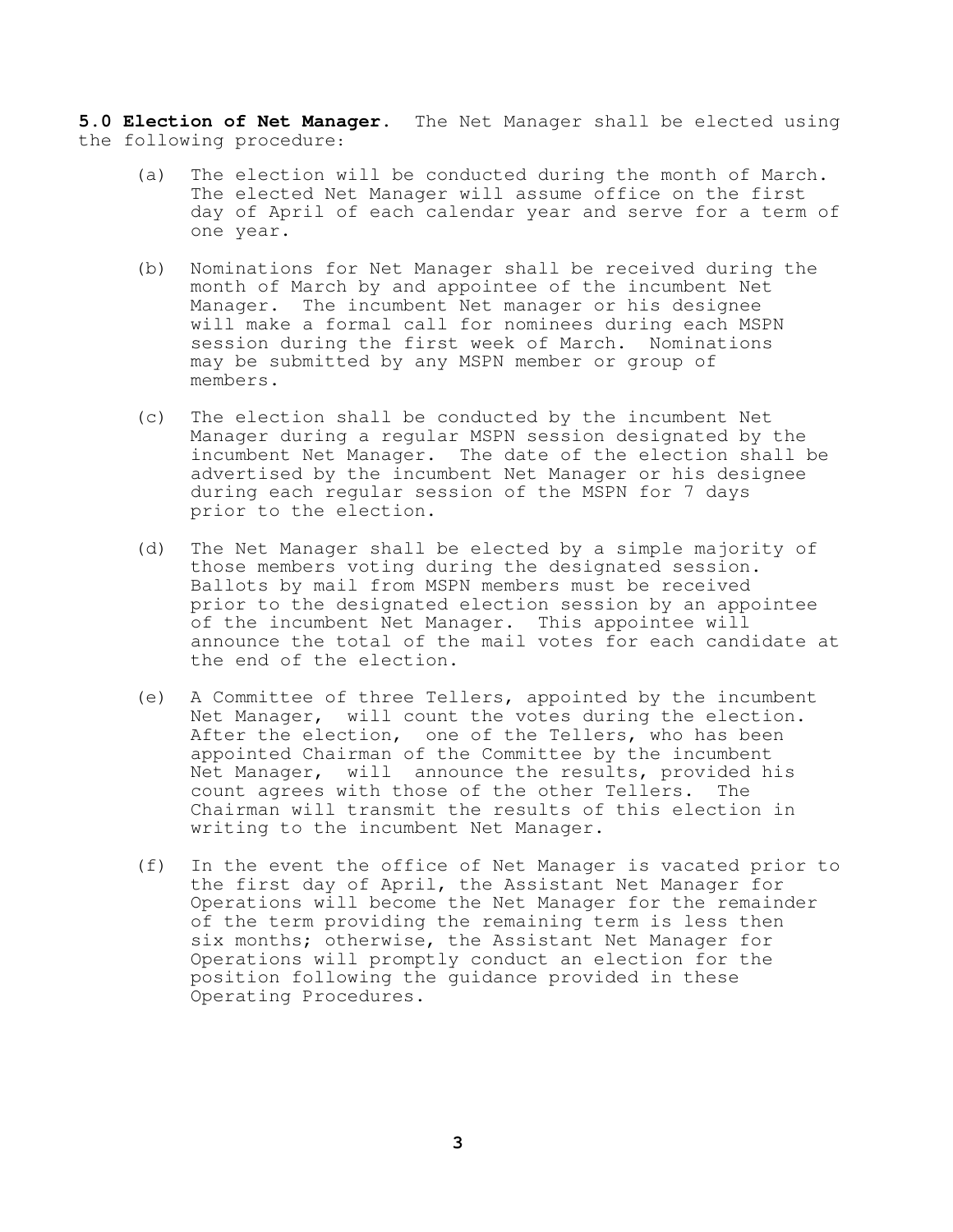(g) The Net Manager can be removed from office by a two-thirds vote of MSPN members participating in a net session designated for such purpose. Impeachment charges can be filed with any NCS in writing being duly co-sponsored by five MSPN members. The NCS is obliged to verify co sponsorship, summarize the impeachment charges, notify the Net Manager of the charges, and conduct the impeachment session during a regular session of the MSPN. This session may be conducted only after the impeachment issues and the date for the impeachment session have been announced during every MSPN session for one week prior to the designated impeachment session. Each vote must be cast 'on-the-air' such that MSPN members can make their positions clearly known. In the event that the Net Manager is impeached, the Assistant Net Manager for Operations shall serve as Net Manager for the remainder of the term providing the remaining term is less than six months; otherwise, the Assistant Net Manager of Operations will promptly conduct an election for the position following the guidance provided in these Operating Procedures.

**6.0 Assistant Net Managers.** The Net Manager shall have the privilege of delegating portions of his duties to 'Assistant Net Managers'. Minimally, he shall appoint an Assistant Net Manager for Operations and an Assistant Net Manager for Administration.

**6.1** The Assistant Net Manager for Operations will act as Net Manager during the temporary absence of the Net Manager. This includes scheduling Net Control Stations and preparing the monthly Net report.

**6.2** The Assistant Net Manager for Administration will assist the Net Manager in preparing correspondence, maintaining the Benevolence Fund, and with other tasks as requested by the Net Manager.

**7.0 Net Control Stations.** Net Control Stations will be appointed by the Net Manager and shall:

- (a) Be solely responsible to the Net Manager.
- (b) Be in absolute authority while conducting the Net.
- (c) Conduct the MSPN in accordance with the Preamble and Roster provided by the Net Manager and following the provisions set forth in these Operating Procedures.
- (d) Immediately after calling the last session of a given month, advise the Net Manager of the number of sessions called, total check-ins, formal traffic count, and comments on net activities, as appropriate.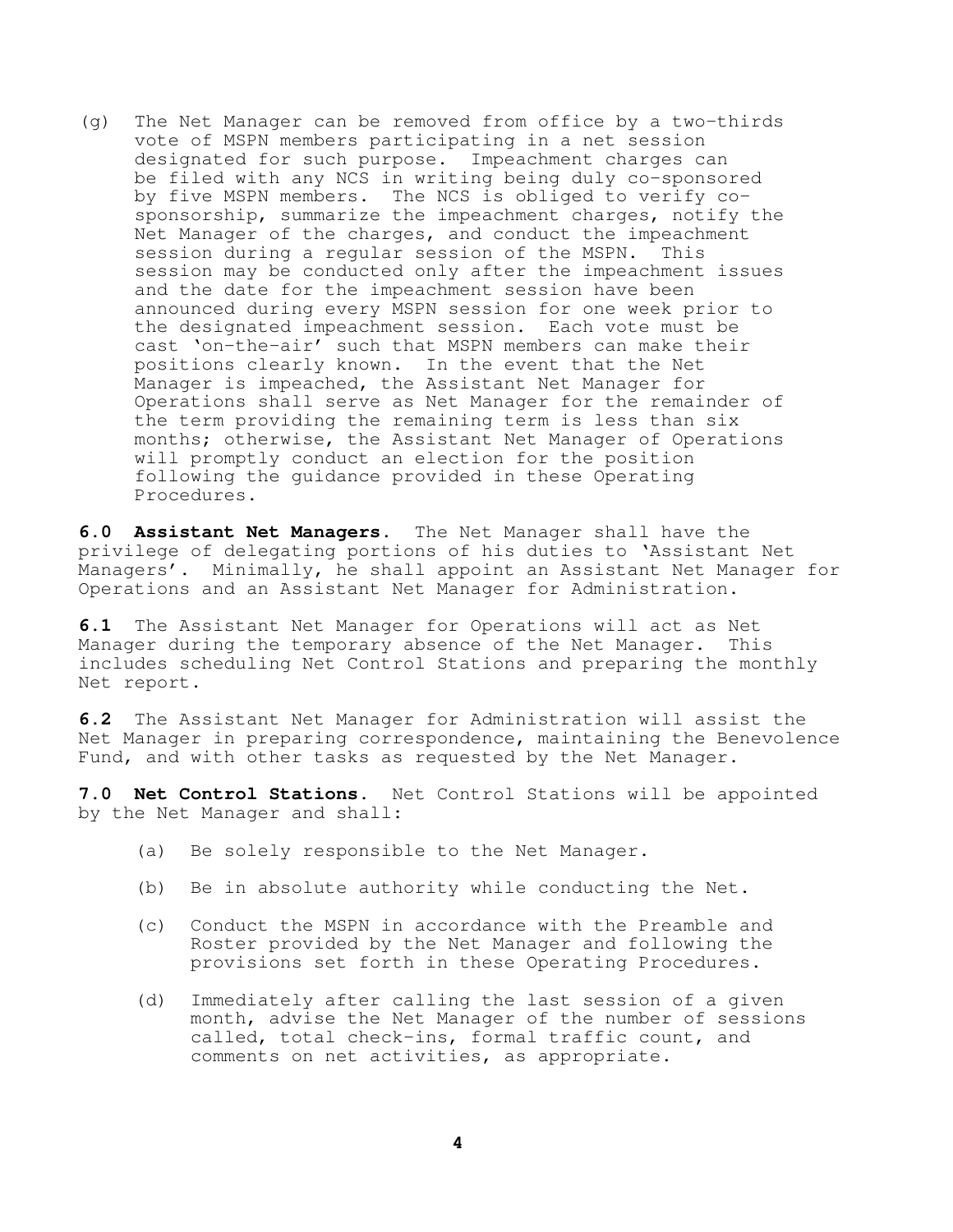**7.1** Alternate Net Control Stations will be appointed by the Net Manager for the purpose of substituting for an NCS and for the purpose of training for a full time NCS position.

**8.0 National Traffic System Liaison.** An Inbound and Outbound Fifth Region Representative will be assigned by the ARRL Section Traffic Manager in coordination with the Net Manager to meet each session of the MSPN. In the event no Outbound Representative is available, the Net Control Station may designate another station to handle traffic.

**9.0 Official Bulletin Station.** An Official Bulletin Station will be assigned by the ARRL Section Bulletin Manager to meet each session of the MSPN to read ARRL Bulletins and provide other timely information, as appropriate.

**10.0 Emergency Net Operations.** In the event of any emergency, any net member may call the MSPN into session for the purpose of assisting emergency management officials or handling emergency, priority, or welfare traffic. Once the Net is activated, the temporary Net Control Station will immediately contact the Net Manager, Assistant Net Manager(s), or the Section Emergency Coordinator by the most expedient means possible. The Net Manager or Assistant Net Manager(s) will ensure that Net Control Stations are scheduled and ensure liaison with the ARRL National Traffic System. The Section Emergency Coordinator will coordinate with emergency officials to determine how the MSPN can be of service and facilitate this service in coordination with the Net Manager. In the event the Net Manager, Assistant Net Manager(s), or the Section Emergency Coordinator cannot be contacted, the Section Manager or any of the District or local Emergency Coordinators should be advised that the MSPN has been activated because of an emergency situation and request their direction in continuing net operation.

**11.0 Benevolence Fund.** A benevolence fund shall be maintained by the Assistant Net Manager for Administration. Funds will be collected from MSPN members on a voluntary basis. The fund will be used to send flowers or a designated gift upon the passing of a net member. The amount of funds to be expended for flowers upon each occasion shall not exceed \$50.00. The Assistant Net Manager will also send cards to members or family members on appropriate occasions.